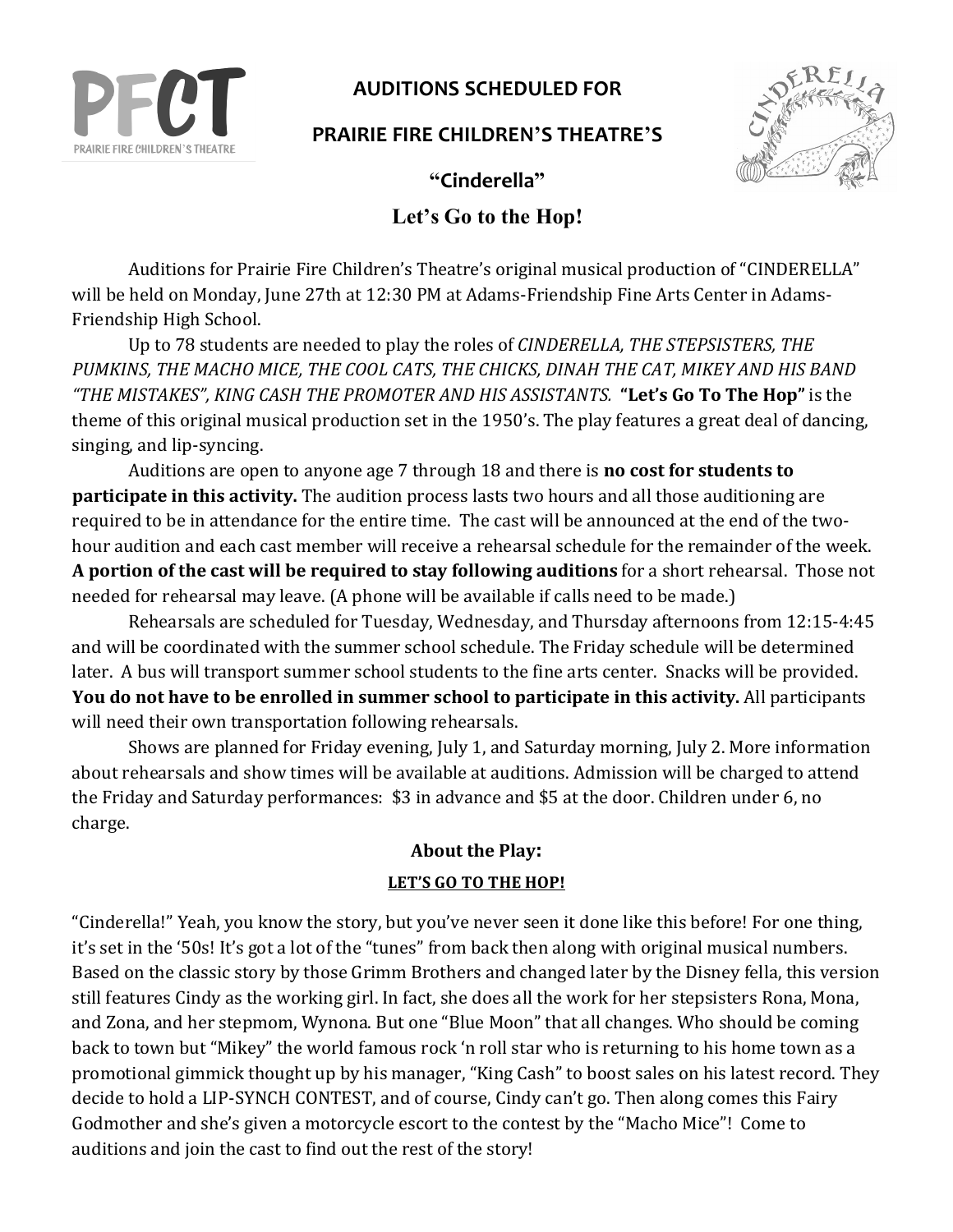# **Prairie Fire Children's Theatre's**





## **June 27-July 2: Adams-Friendship Fine Arts Center**

## A theatre opportunity for students ages 7-18

Auditions will be held Monday, June 27, from 12:30 P.M. - 2:30 P.M. in the A-F Fine Arts Center

### **Important Information**

-All students ages 7-18 are invited to participate in auditions and the show. You do not have to be enrolled in summer school. All students are welcome to audition.

-Students auditioning are required to be in attendance the entire two hours.

-No preparation necessary. The audition process is fun and easy.

- -There is no cost for students to participate in this activity. A**dmission will be charged for the Friday and** Saturday performances: \$3 in advance and \$5 at the door. Children under 6, no charge.
- -Up to 78 students will be selected. The cast will be announced at the end of the two-hour auditions and each cast member will receive a rehearsal schedule for the remainder of the week. Some cast members will be required to stay following auditions for a rehearsal. A-F Schools, A-F Educational Foundation, and *Sand County Players have no control over casting.*
- -Cast members must be able to attend all rehearsals and performances Monday through Saturday. See tentative schedule below.
- -Summer school students will be bussed from the summer school location to the Fine Arts Center for auditions and rehearsals but need to have their own transportation home from the fine arts center after rehearsals.
- -**Students not enrolled in summer school are responsible for their own transportation to and from auditions and rehearsals at the fine arts center.**

-Please fill out the attached form and return it to your school office. You are not required to register in advance

#### **TENTATIVE Schedule**

| Monday, June 27:                             | Thursday, June 30:                |
|----------------------------------------------|-----------------------------------|
| $12:30-2:30$ Auditions                       | $12:15-2:15$ all rehearse         |
| $2:30-2:45$ Snack                            | $2:15-2:30$ snack                 |
| 2:45-4:45 rehearsal for some cast            | $2:30-4:30$ all rehearse          |
| members. Others may leave.                   | Friday, July 1: SUBJECT TO CHANGE |
| A phone will be available.                   | 12:30-2:30 all rehearse           |
| Tuesday, June 28: (half rehearse at a time). | $2:30-2:45$ snack                 |

12:15-2:15 group 1